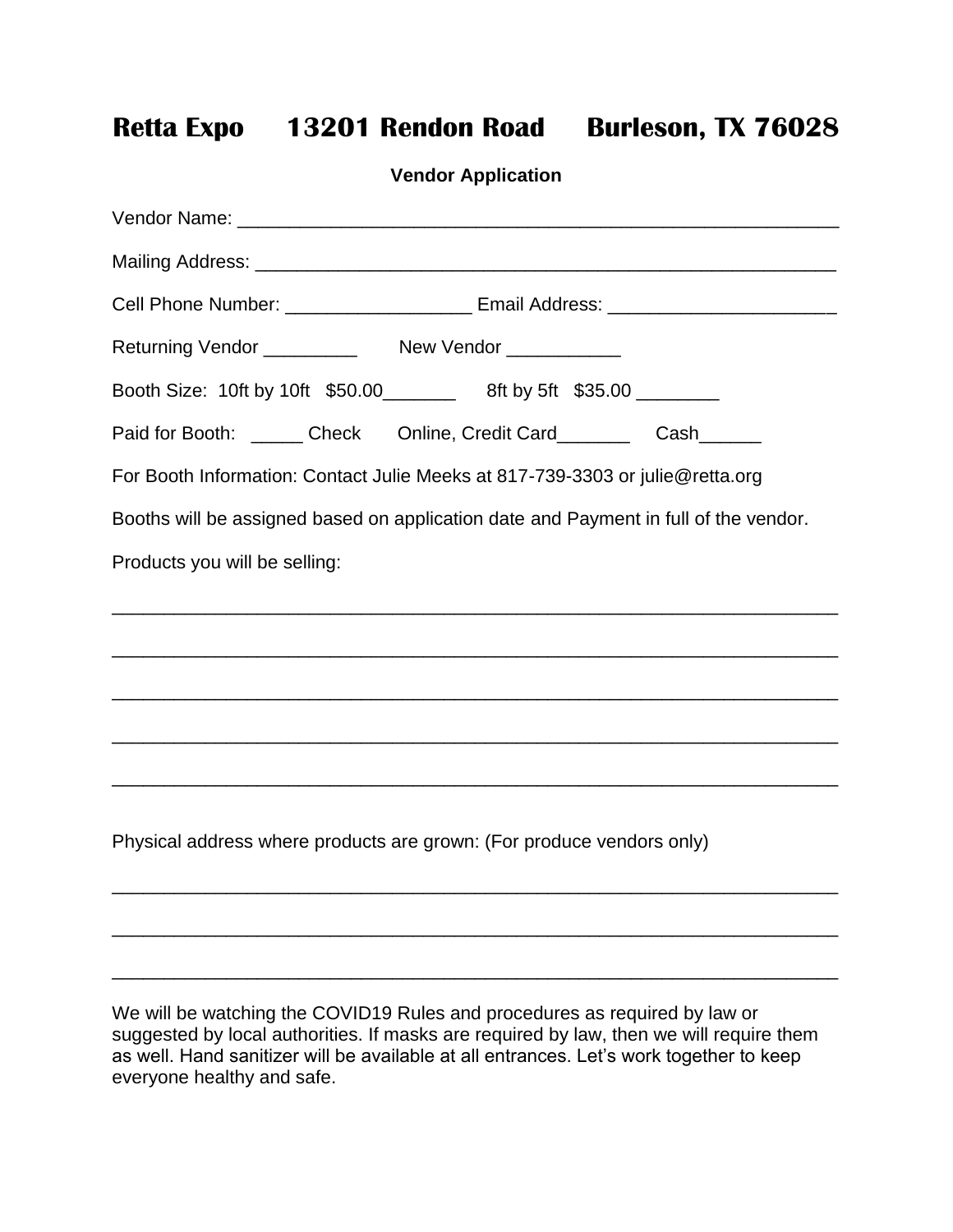## **Rules of Operation 2021**

Vendor Applications:

- 1. All persons wanting to sell at Retta Expo (RE), Burleson, must agree to the terms of these rules and show their agreement by signing the application and submitting other required forms, if applicable.
- 2. Vendors must submit the application and other required forms if applicable to be able to participate in the Retta Expo.

Application Fees:

- 1. All vendors at RE must submit payment for booths with the vendor application.
- 2. RE is a ministry of Retta Baptist Church and is a non-profit. All proceeds go to Retta Women's Ministry.

Eligibility and Admission of Vendors:

- 1. All persons or their designated representatives who grow or produce food, agriculture, or crafts, which have met the guidelines established in the RE are eligible to sell at the market. It is the intention of RE to promote locally produced goods. Exceptions may be made based on product availability and at the discretion of the Retta Expo Director.
- 2. All farm/food products must be labeled as to their origin.
- 3. All vendors shall comply with the Texas Environmental Health Department Regulations.
- 4. Vendors must fall into one of the following categories:
	- a. Farmer: Vendors who grow food products, including vegetables, mushrooms, fruit, nuts, seeds, or grains, and horticultural products.
	- b. Food Specialty: Vendors must produce food products, including baked goods, candies, jams, jellies, spices, condiments, cheeses, eggs, mild, honey, meats, fish, and pasta.
	- c. Crafts: Arts and crafts vendors who handcraft all items sold.
- 5. Vendors must know their sources. Vendors should know their sources and the product growing and manufacturing conditions. Exceptions to this rule must be proposed to RE director.
- 6. Arts and crafts may be sold subject to review and approval. All items sold should relate to the mission of the Retta Expo.
- 7. Vendors shall, if applicable, provide a Sales Tax Certificate to the Retta Expo Director. It is the vendor's responsibility to comply with the State Comptroller's requirements.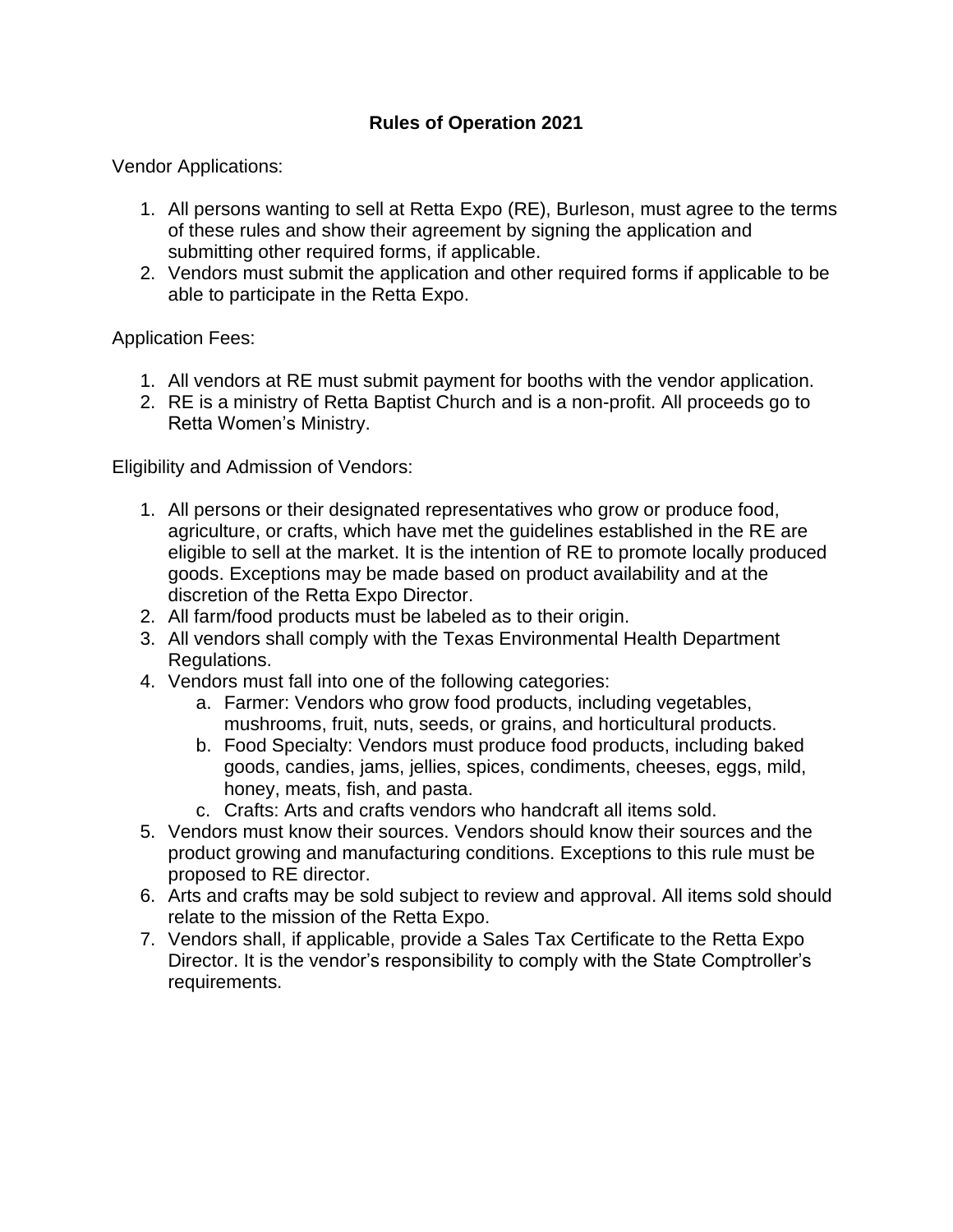Liability:

- 1. It is recommended that all Farmer/Food vendors provide proof of liability insurance.
- 2. All vendors shall sign acknowledgement and indemnity statement on application.
- 3. Vendors of temperature controlled, potentially hazardous food product must be approved and permitted by the State of Texas Environmental Health Department.
- 4. Vendors of food items produced in their homes must follow the rules outlined in the Texas Cottage Food Legislation. Food must be labeled according to the provisions of the law.
- 5. All prepare food vendors must submit a copy of their food handler's card to the market manager prior to selling at the market.
- 6. All sampling must follow safe food handling procedures.

Vendor Stall Fees:

Fees are payable at the time of application. Participation in The Retta Expo is not guaranteed until payment is made. Fee for 10 x 10 booth is \$50. Fee for 8 x 5 booth is \$35.

Vendor Assignment:

Designation and allocation of selling booths are the responsibility and at the discretion of The Retta Expo Director. Spaces shall be rented as the applications are received and approved, until The Retta Expo is at capacity. No trading of spaces is allowed without the written approval of The Retta Expo Director.

Market Operations:

Retta Expo, a ministry of Retta Baptist Church in Burleson, Texas, will operate on Saturday, October 2, 2021 from 9:00 am until 4:30 pm. Vendor spots for this event will be advertised. Vendors are strongly encouraged to set up their booths on Friday, October 1, 2021, between 5:30pm and 7:30 pm. If this is not possible, then vendors may arrive at 7:30am to set up and be ready to greet their customers for the opening of The Retta Expo. All vendor cars must be parked in designated parking area by 8:45 am.

- 1. A standard vendor space is either 10 x 10 or 8 x 5.
- 2. Vendors must supply their own tents, tables, chairs, space signage, refrigeration, storage, and all materials and containers for customer sales.
- 3. Vendors determine the pricing and display of their products. No vendor shall attempt to sell products other than those listed on their application and approved by The Retta Director.
- 4. Vendors shall be solely responsible for keeping their space and all areas in and about their vendor space clean and free of any conditions that might potentially result in or cause injury to the vendors and any other persons or parties.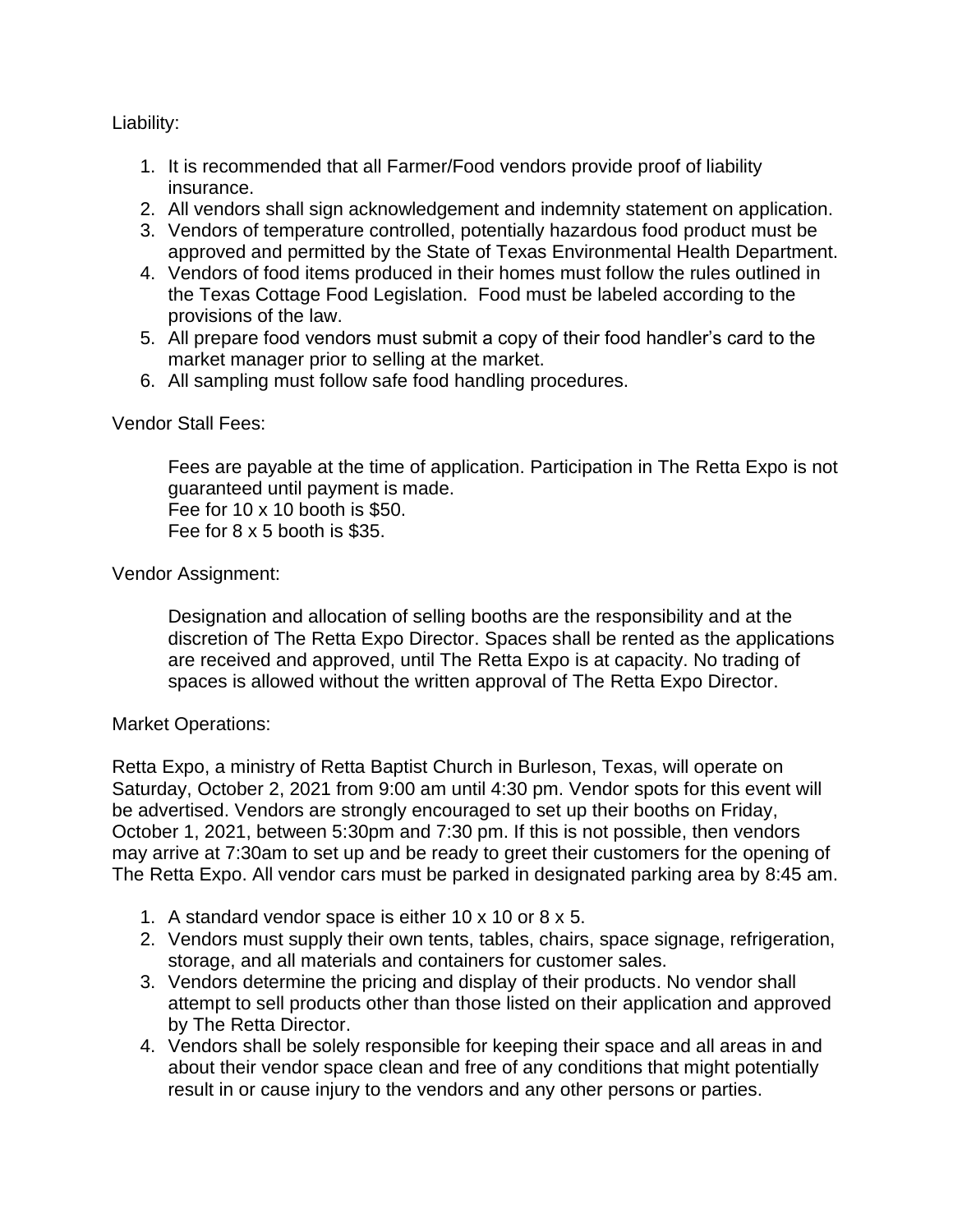- 5. Vendors must clean up their spaces at the end of The Retta Expo and evacuate their space no later than 6:00 pm. There is a \$50 fee per space when The Retta Expo Director must clean up the space at the close of The Retta Expo.
- 6. Vendors shall be solely responsible for damages resulting for the sale of unsafe or unsound goods at The Retta Expo.
- 7. Vendors will not be allowed to bring any pets to The Retta Expo.
- 8. Violations of the rules and complaints that arise shall be resolved by Retta Expo.
- 9. Violation of any provision of The Retta Expo rules of operation shall be a material breach and default by the vendor. Vendor will be required to vacate The Retta Expo immediately. Failure to vacate may subject the vendor to civil and criminal trespass. There will be no refund for spaces.
- 10.The Market shall reserve the right to revise The Retta Expo rules of operation at any time and shall post notice of such revision to vendors.
- 11.All vendors must behave in a professional manner at all times. Vendors may be asked to leave due to disorderly or disrespectful conduct, disruptive behavior, unsanitary practices, offensive language or attire.
- 12.Attire and grooming must be neat, clean, and appropriate for the work being performed and for being on the premises of Retta Baptist Church.
	- Any vendor may, at any time, be asked to cease participation in The Retta Expo, pursuant to market operation rules 11 and 12.

We know that your success as a vendor fuels our success as a Expo and the other way around as well. It is our shared goal to The Retta Expo a positive, healthy environment for residents and visitors to enjoy. By signing the Vendor Application Form, you agree to adhere to the terms outlined in this document.